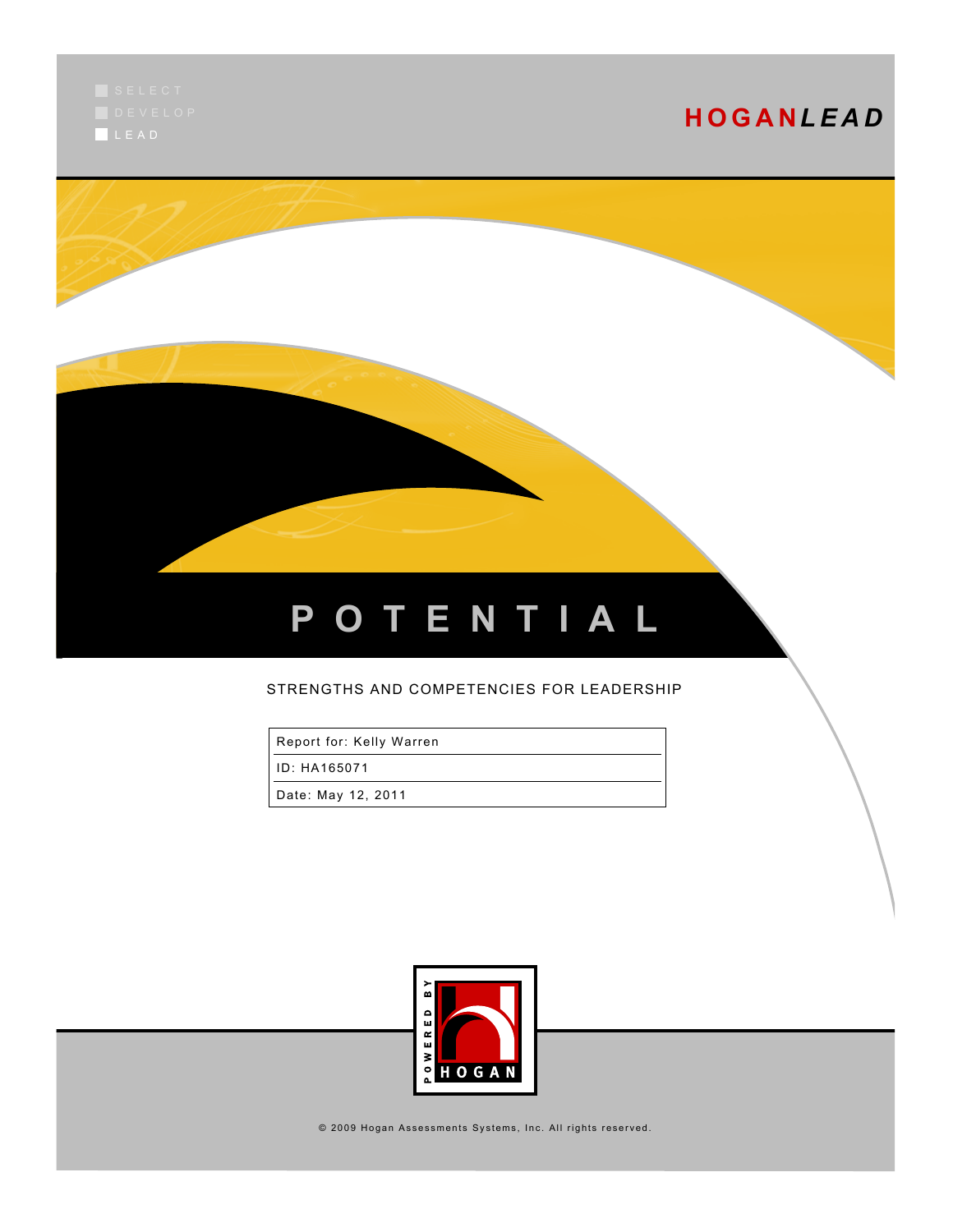# **INTRODUCTION**

The Leadership Forecast Potential Report describes your strengths and developmental needs as a manager and executive. The report is based on the Hogan Personality Inventory (HPI), and is organized in terms of seven dimensions; each dimension addresses a different component of leadership performance. Leadership concerns building and maintaining a high-performing team, while getting people to forego individual goals to take on group goals.

Page 3 defines the dimensions of the HPI; once again, this report is organized in terms of these seven dimensions.

**Leadership concerns building and maintaining a high-performing team, while getting people to forego individual goals to take on group goals.**

Page 4 presents your HPI profile. The pages following the profile describe the behavioral and leadership implications of your scores on each HPI dimension. The last section of the report provides developmental recommendations associated with your competencies. This information will be helpful as you move forward in your career.

# **BACKGROUND**

There are some points you should keep in mind while reading this report. First, there is no such thing as a "good" score. There are positive and negative implications for both high and low scores, although certain scores are more important for some competencies than others. Thus, you should interpret your scores in terms of your own career aspirations and goals rather than in absolute terms.

Second, you can change your typical behavior, but change depends on three things. First, you need to know what you want to change. Second, you must decide to change it. And third, you need to know how to change it. The information in this report will be important for any effort toward change and development.

Third, the results in this report are based on leadership research conducted for over 20 years with working adults and leaders. The implications discussed here are intended for professionals and leaders.

Finally, as noted above, the most essential feature of leadership is the ability to build and maintain a highperforming team. The various parts of the report all concern your potential for doing this.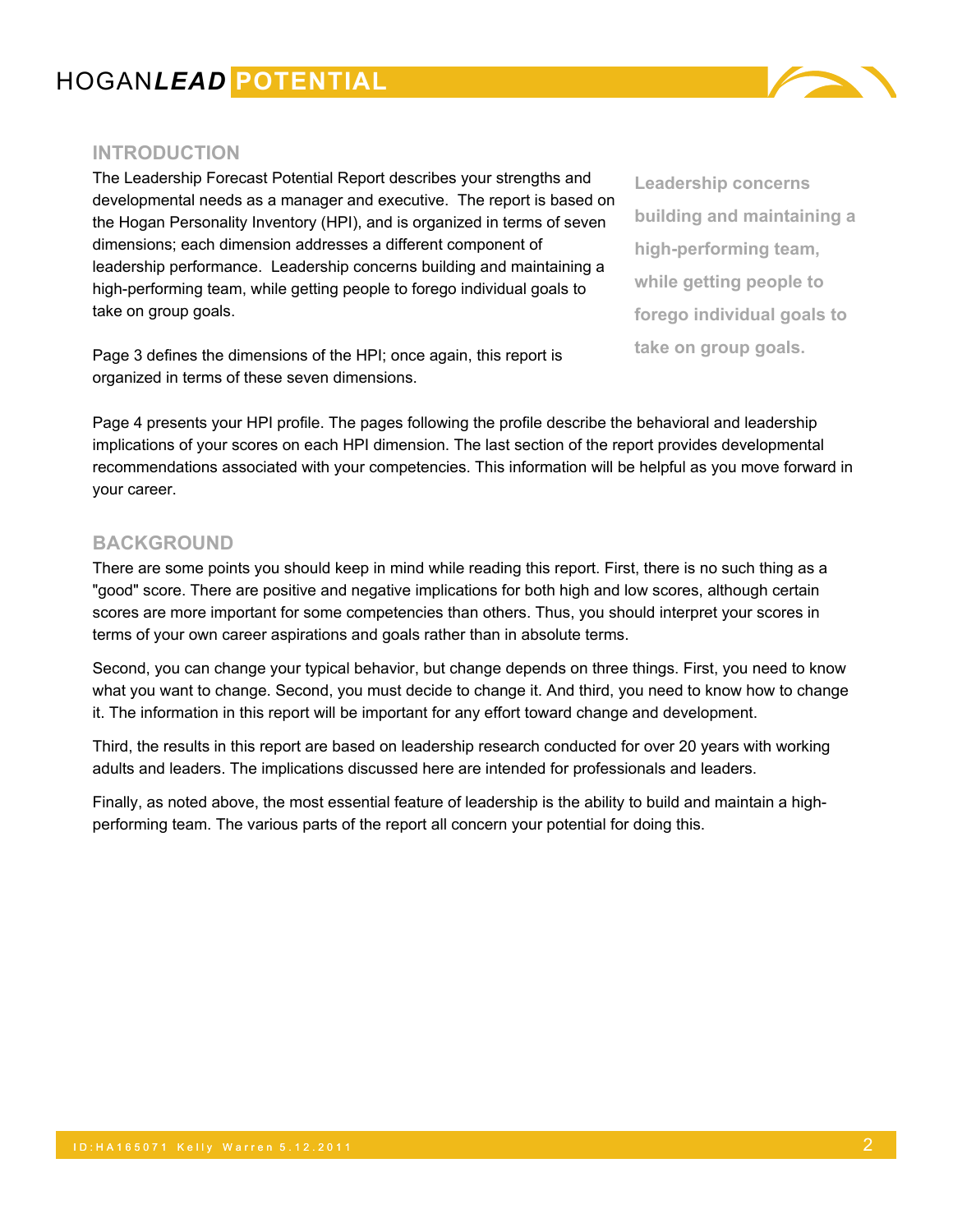

# **DEFINITIONS**

The seven scales of the Leadership Forecast Potential Report are defined as follows:

| <b>Adjustment</b>                | The Adjustment scale reflects the degree to which a person is calm and even<br>tempered or conversely, moody and volatile. High scorers seem confident,<br>resilient, and optimistic. Low scorers seem tense, irritable, and negative.                                                                                          |
|----------------------------------|---------------------------------------------------------------------------------------------------------------------------------------------------------------------------------------------------------------------------------------------------------------------------------------------------------------------------------|
| <b>Ambition</b>                  | The Ambition scale evaluates the degree to which a person seems leaderlike,<br>seeks status, and values achievement. High scorers seem competitive and eager<br>to advance. Low scorers seem unassertive and less interested in advancement.                                                                                    |
| <b>Sociability</b>               | The Sociability scale assesses the degree to which a person appears talkative<br>and socially self-confident. High scorers seem outgoing, colorful, and impulsive,<br>and they dislike working by themselves. Low scorers seem reserved and quiet;<br>they avoid calling attention to themselves and do not mind working alone. |
| <b>Interpersonal Sensitivity</b> | The Interpersonal Sensitivity scale reflects social skill, tact, and perceptiveness.<br>High scorers seem friendly, warm, and popular. Low scorers seem independent,<br>frank, and direct.                                                                                                                                      |
| <b>Prudence</b>                  | The Prudence scale concerns self control and conscientiousness. High scorers<br>seem organized, dependable, and thorough; they follow rules and are easy to<br>supervise. Low scorers seem impulsive and flexible. They tend to resist rules and<br>close supervision; however, they may be creative and spontaneous.           |
| Inquisitive                      | The Inquisitive scale reflects the degree to which a person seems curious,<br>adventurous, and imaginative. High scorers tend to be quick-witted and visionary,<br>but they may be easily bored and not pay attention to details. Low scorers tend to<br>be practical, focused, and able to concentrate for long periods.       |
| <b>Learning Approach</b>         | The Learning Approach scale reflects the degree to which a person enjoys<br>academic activities and values education as an end in itself. High scorers tend to<br>enjoy reading and studying. Low scorers are less interested in formal education<br>and more interested in hands-on learning on the job.                       |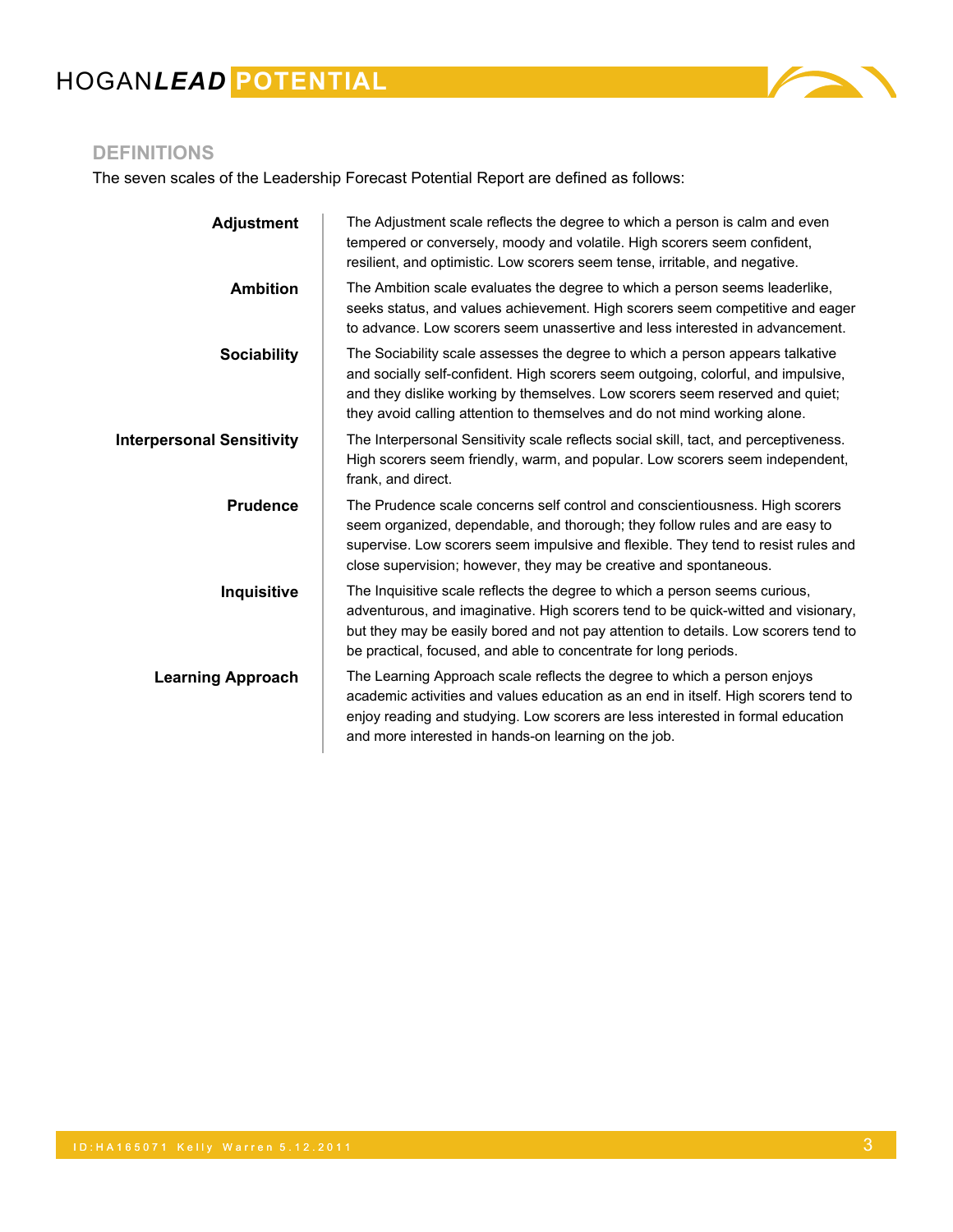

# **This Report is Valid and Interpretable**

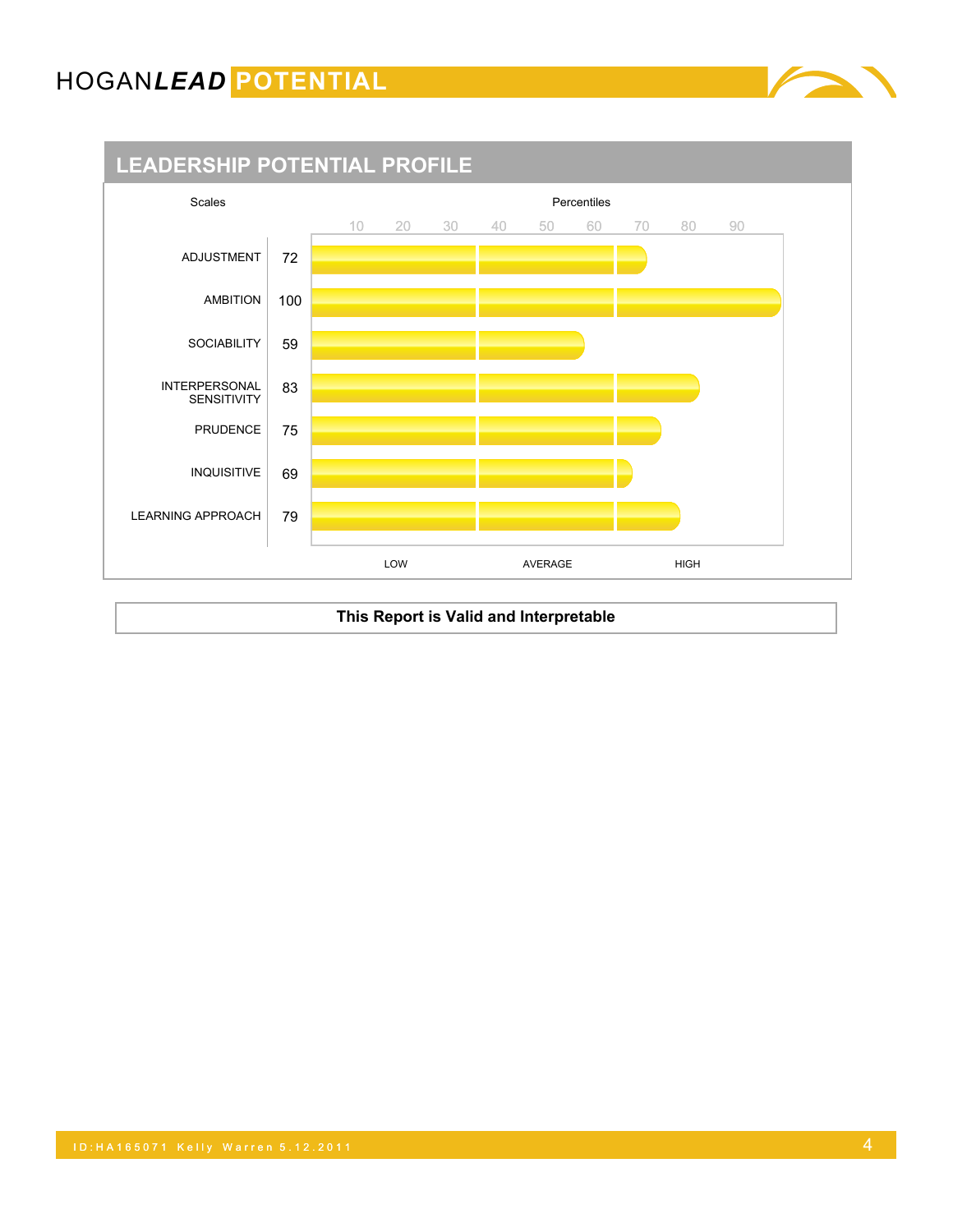

# **ADJUSTMENT**

Concerns composure, optimism, and stable moods.



### **BEHAVIORAL IMPLICATIONS** Leaders with similar scores tend to: • Handle pressure well • Not take criticism personally • Expect to succeed • Be hard to coach • Overlook their mistakes

### **LEADERSHIP IMPLICATIONS**

Compared to other leaders, your scores suggest that you usually maintain a positive attitude, stay in a good mood, remain patient with staff errors and mistakes, and persist in the face of challenges, frustration, and reversals. On the other hand, you may not realize when others are stressed, and may be reluctant to listen to negative feedback.

- **COMPOSURE:** You tend to remain calm even when provoked, or faced with deadlines and heavy external pressure. You are perceived as confident and self-assured, and you express your emotions in a mature and socially appropriate manner.
- **LISTENING:** You are so confident in your judgments that you may sometimes seem not to take others' views seriously. As a result, others may see you as arrogant, regardless of the merit of your views.
- **LEARNING AND PERSONAL COACHABILITY:** You are open to and may even solicit feedback. At the same time, because you are so self-confident, you may tend to focus on the positive and ignore the negative. This can make you hard to coach.
- **BUILDING RELATIONSHIPS:** Your positive mood and predictable demeanor should make you a rewarding person to deal with; you should have good success building and maintaining relationships when you choose to do so.
- **STRESS MANAGEMENT:** You seem to deal comfortably with frustrations, delays, and the pressures of deadlines and heavy workloads. In fact, you appear to thrive under pressure, perhaps taking on more than you should. Others admire and count on your resilience.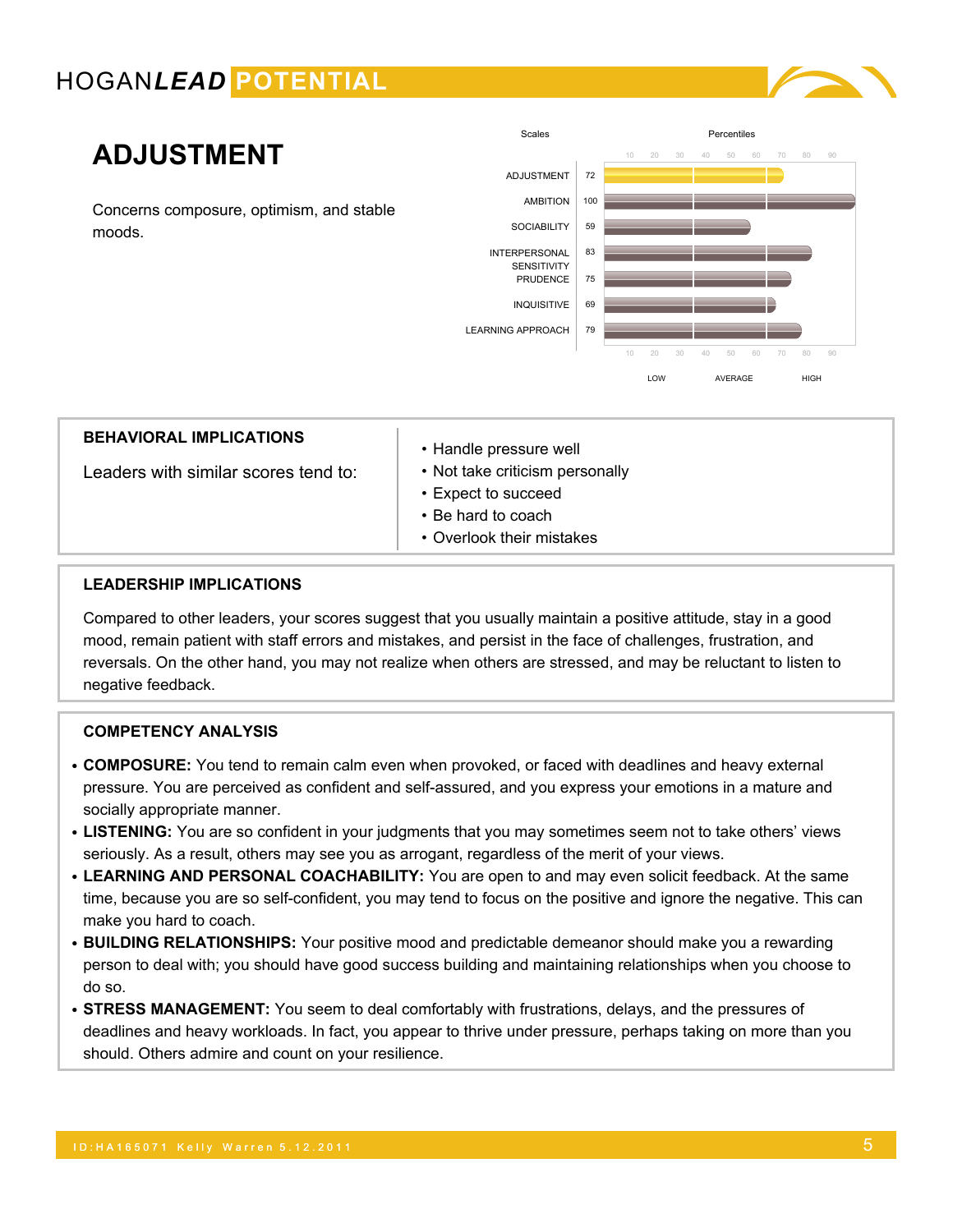

# **AMBITION**

Concerns taking initiative, being competitive, and seeking leadership roles.



#### **BEHAVIORAL IMPLICATIONS** Leaders with similar scores tend to: • Enjoy taking charge and making decisions • Accept difficult challenges • Enjoy public speaking • Intimidate inexperienced or more junior people • Seem eager to advance

### **LEADERSHIP IMPLICATIONS**

Compared to other leaders, your scores suggest that you are active, hard working, competitive, and eager to get ahead. You like leadership positions and enjoy being in charge. With the appropriate experience and interpersonal skills, you will be able to assume lead roles on complex projects. On the other hand, you may tend to compete with or intimidate colleagues without intending to do so.

- **ACTION ORIENTATION:** You are hard working, competitive, and want to succeed. People can depend on you to take initiative, solve problems, and get things moving.
- **CAREER ADVANCEMENT:** You have a sense of what you can accomplish, and you have the energy and confidence to make things happen. You seem willing to push projects through to completion.
- **INITIATIVE:** You have the confidence and desire to lead during a crisis. Others often look to you for direction and you like to provide it. Others expect you to do what needs to be done when problems arise, without being asked.
- **ACHIEVING RESULTS:** You take pride in getting things done; others expect that you will push yourself and your staff to finish projects and exceed goals.
- **DECISION MAKING:** You are not afraid to make decisions, even when all the information isn't available. However, you may need to practice delegating decision making when it is appropriate.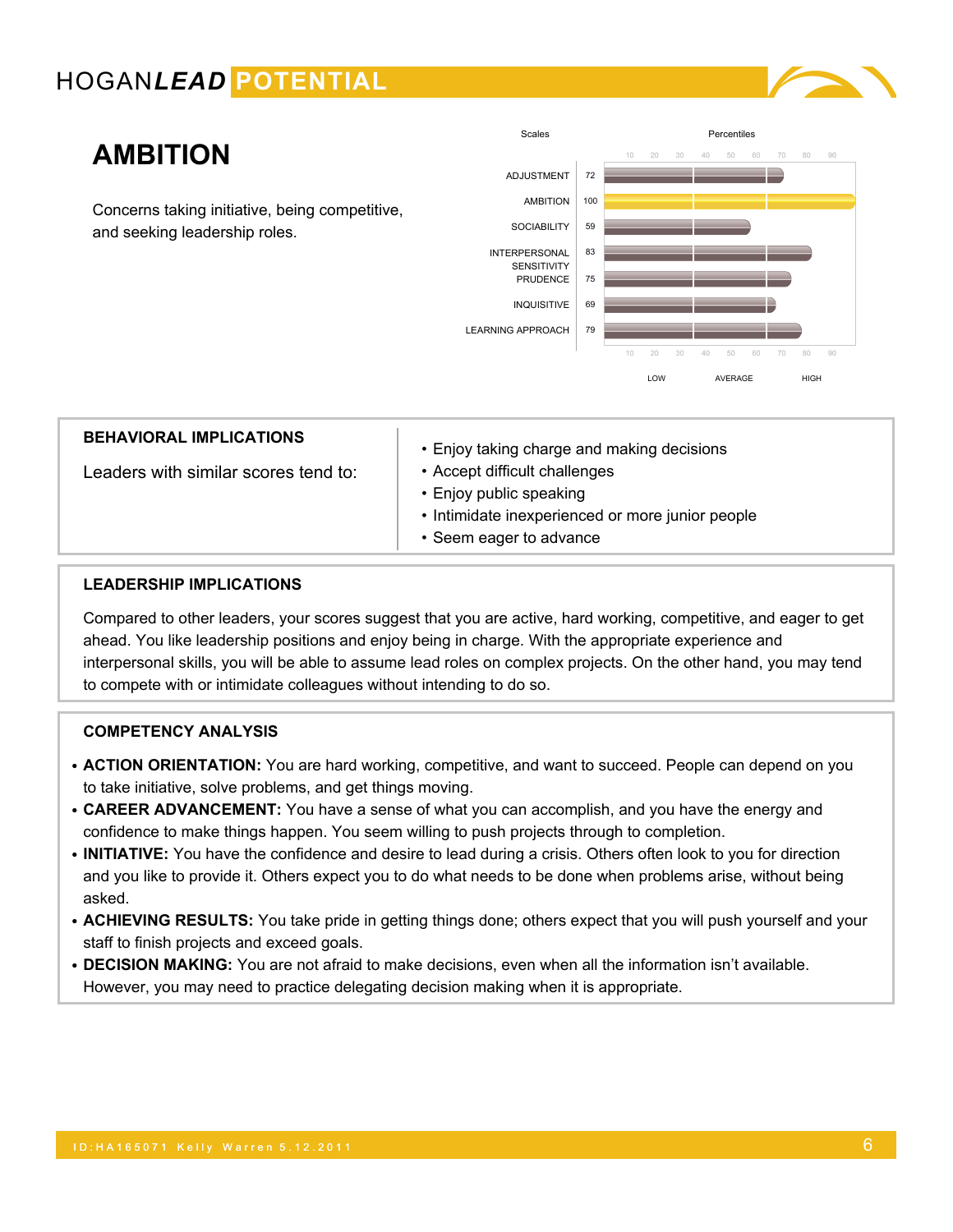

# **SOCIABILITY**

Concerns seeming talkative, socially bold, and entertaining.



#### **BEHAVIORAL IMPLICATIONS** Leaders with similar scores tend to: • Seem approachable, not distant • Be comfortable either working alone or with others • Prefer formal rather than casual meetings • Provide staff relevant feedback • Balance listening with talking

### **LEADERSHIP IMPLICATIONS**

Compared to other leaders, your scores suggest that you are flexible with your time, and don't mind working either alone or as part of a team. You meet the public well, but you don't need to be the center of attention or constantly on stage.

- **INITIATING INTERACTIONS:** You are able to initiate and build good relations with others in your organization, including people you don't already know.
- **ENERGY:** Others see you as having appropriate energy and enthusiasm for new people and projects.
- **APPROACHABILITY:** Your ability to initiate interactions with new people is an important skill for leaders. Continue developing contacts in the organization, and include your staff in the interactions.
- **INTERPERSONAL NETWORK:** Your networking skills are sufficient to keep you in touch with the organization.
- **TEAM ORIENTATION:** Others see you as participating appropriately in team tasks.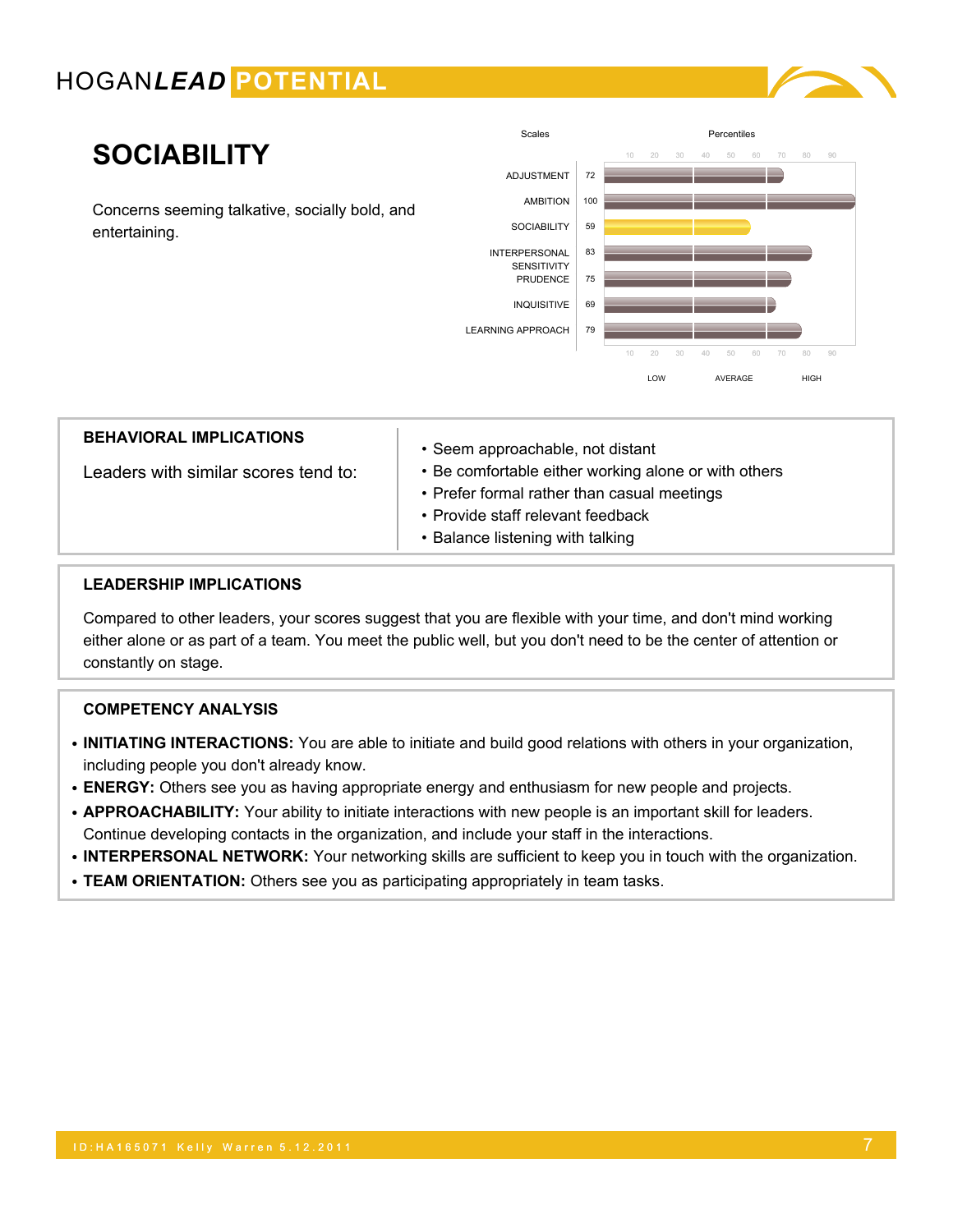

# **INTERPERSONAL SENSITIVITY**

Concerns being agreeable, considerate and skilled at maintaining relationships.



# **BEHAVIORAL IMPLICATIONS**

Leaders with similar scores tend to:

- Be pleasant and rewarding to deal with
- Be socially appropriate and good team players
- Read social and political cues easily
- Promise more than they can deliver
- Avoid confrontations

# **LEADERSHIP IMPLICATIONS**

Compared to other leaders, your scores suggest that you dislike conflict, and try to maintain cordial relations with others. You are a good team player and value encouraging and helping others. Your staff should like and trust you, but just might try to take advantage of your good nature.

- **COMPASSION:** You are a thoughtful and considerate person, you appreciate how your actions will affect others, and you avoid offending people unnecessarily.
- **COOPERATION:** You value cooperation, you are a great team player, and you provide a model for your staff and others regarding how to accomplish goals through collaboration.
- **SEEKING INPUT:** You respect others and seek their input, especially regarding issues that will affect them personally.
- **CONFRONTING SUBORDINATES:** Because you value cooperation and you dislike upsetting people, you may find it difficult to confront problem performers.
- **STANDING ALONE:** You seem uncomfortable taking unpopular positions, especially when doing so may annoy others, and you tend to avoid confrontations.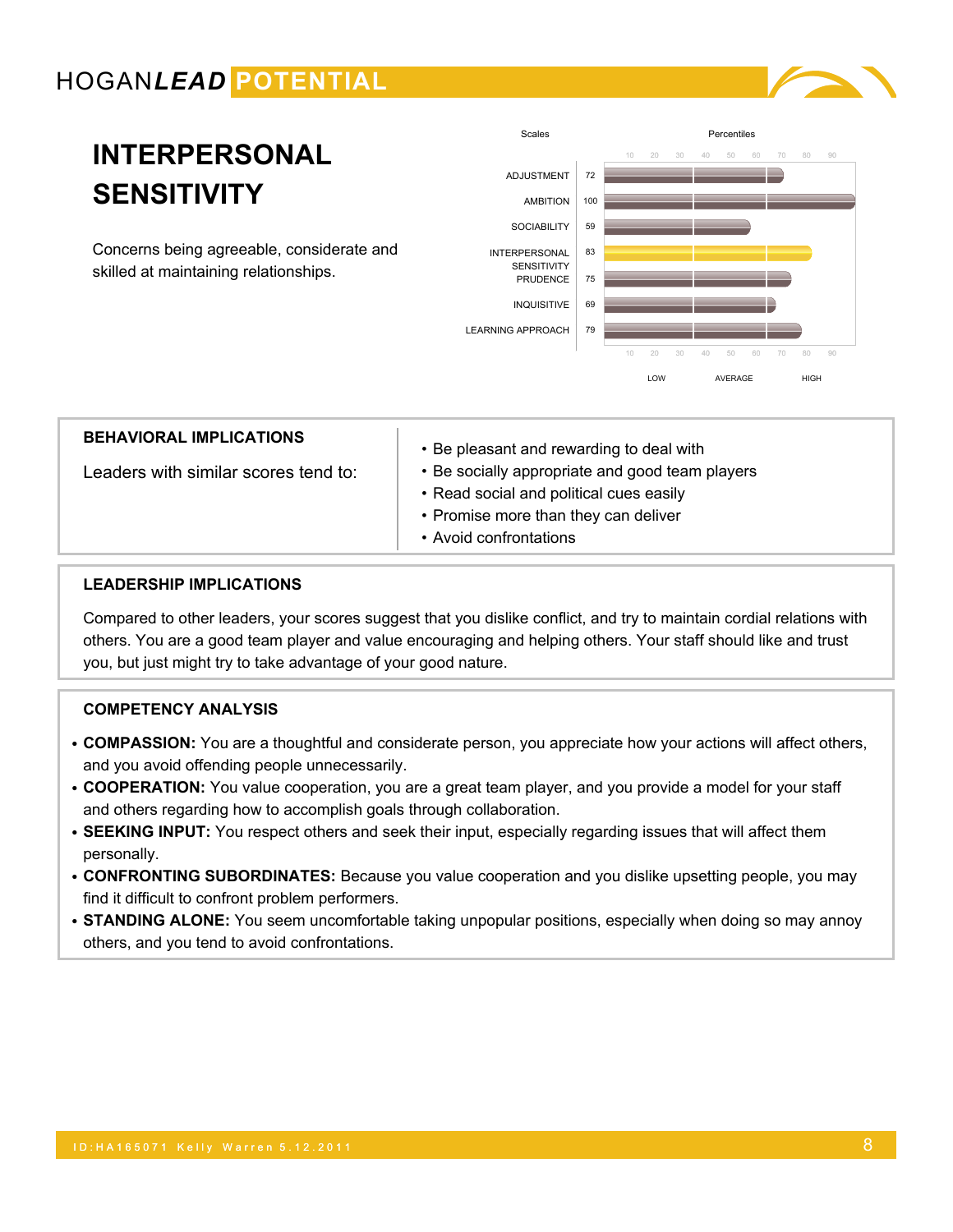

# **PRUDENCE**

Concerns being conscientious, dependable, and rule-abiding.



### **BEHAVIORAL IMPLICATIONS** Leaders with similar scores tend to: • Work hard for the company • Follow company rules and procedures • Plan work in advance and anticipate changes in the workload • Have trouble delegating, and tend to micromanage their staff • Get bogged down in details

# **LEADERSHIP IMPLICATIONS**

Compared to other leaders, your scores suggest that you are a hard working and solid organizational citizen. You are concerned about rules, procedures, and task clarity. You value doing things right and try to meet high standards of performance. Others will see you as careful and conscientious, but perhaps also as inflexible and needing a lot of structure.

- **HANDLING AMBIGUITY:** When starting new projects, you prefer to have the expectations, rules, and guidelines spelled out carefully in advance, so you will know how you are doing and how you will be evaluated.
- **FLEXIBILITY:** You prefer to use established methods and procedures in your work, especially when the stakes are high, rather than experimenting with new techniques that might not work.
- **PLANNING:** You tend to plan your work carefully in advance, estimating time, steps, personnel, and resources required for tasks. You are most comfortable when goals, timetables, and a firm understanding of obligations are in place.
- **ATTENTION TO DETAIL AND TIMELINES:** You want your work to be technically accurate and completed on time. Others see you as organized, conscientious, and punctual.
- **RULE ORIENTATION:** You respect the rules of the organization, you follow them carefully, and you expect others to do so as well.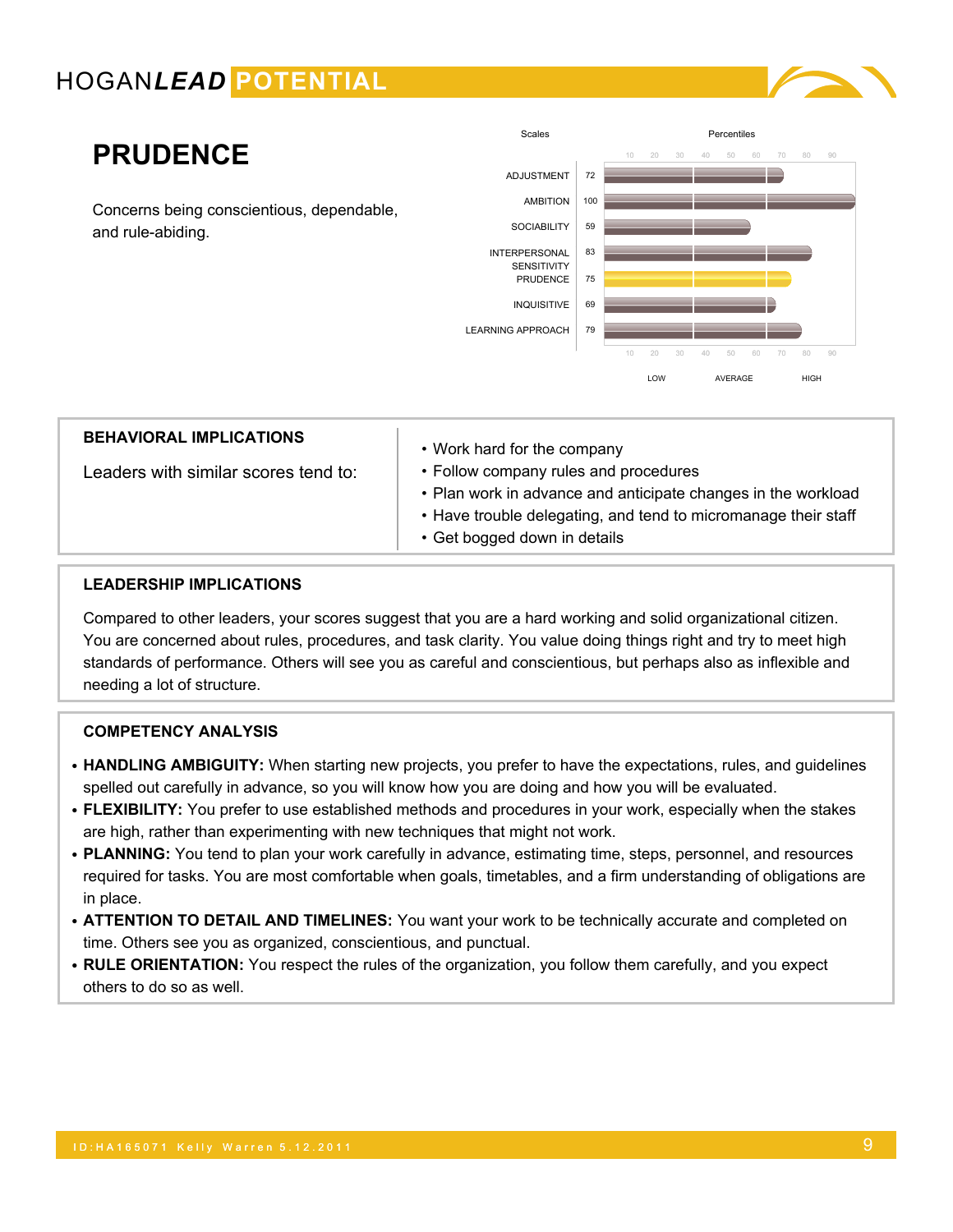

# **INQUISITIVE**

Concerns being curious, imaginative, visionary, and easily bored.



# **BEHAVIORAL IMPLICATIONS** Leaders with similar scores tend to: • Be seen as visionary about business • Think quickly on their feet and help solve problems • Understand and talk about the "big picture" • Be seen as worldly and sophisticated • Become easily bored with implementation or repetitious tasks

# **LEADERSHIP IMPLICATIONS**

Compared to other leaders, your scores suggest that you think quickly on your feet, generate lots of ideas, and are curious about how things work. You understand the big picture and can be creative and even visionary. Others will see you as original and imaginative, but easily bored, especially with the details of implementation.

- **CREATIVITY:** You should be a resource for your organization when it needs to solve problems that require thinking outside the box.
- **MANAGING INNOVATION:** You seem interested in trying new technology, processes, and problem-solving methods to improve the speed and quality of your work.
- **CURIOSITY:** You are an open-minded person with a wide range of interests; as a result, you like to have more than a superficial understanding of how things work.
- **VISION:** You think about the future of the business and enjoy reviewing strategies for getting there.
- **PROBLEM SOLVING:** Your ability to think "outside the box" and in terms of the big picture is a competency that should enhance your career within the organization.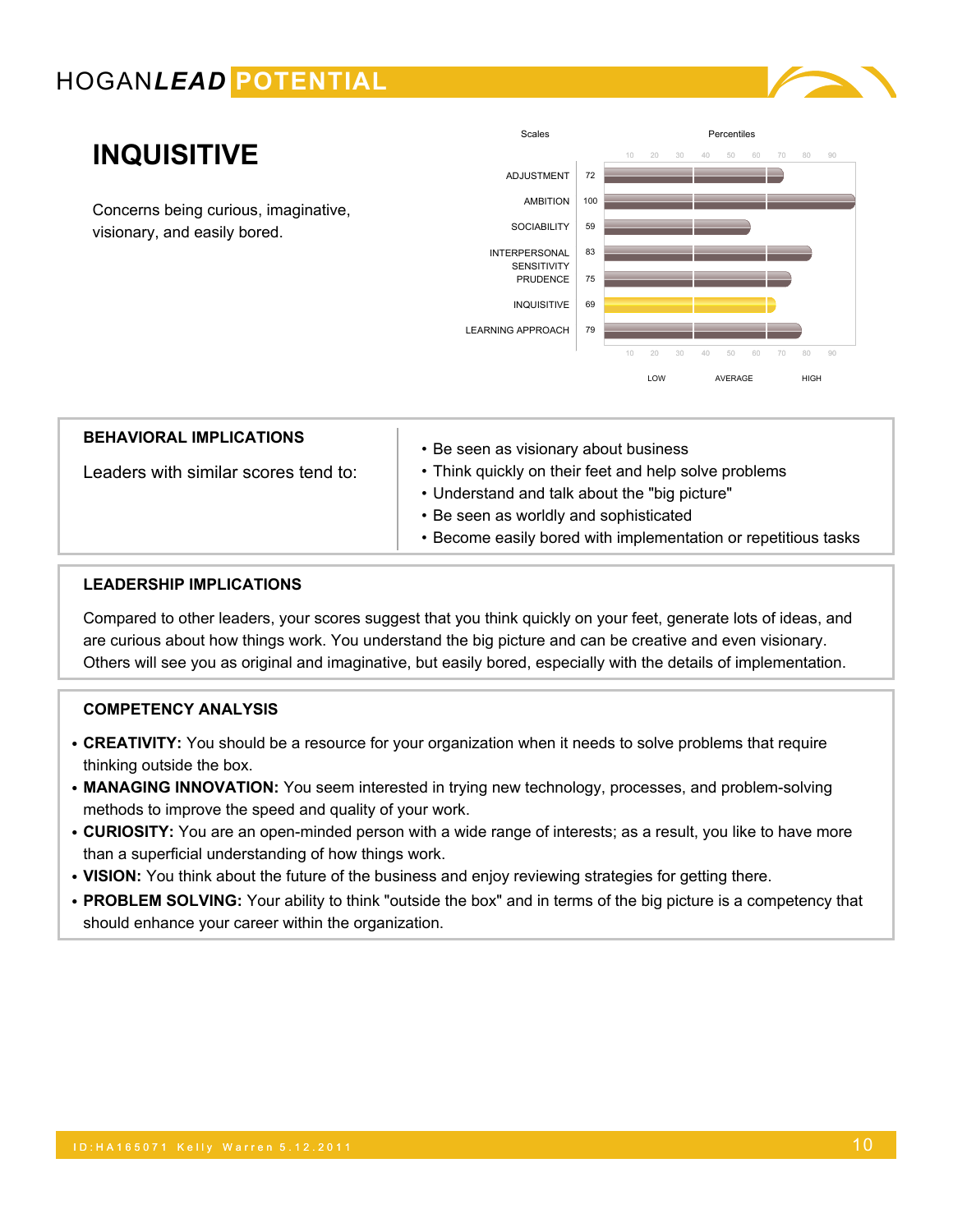

# **LEARNING APPROACH**

Concerns enjoying formal education and actively staying up-to-date on business and technical matters.



| <b>BEHAVIORAL IMPLICATIONS</b>       | • Value training for themselves and their staff                                                                                                                                                                   |
|--------------------------------------|-------------------------------------------------------------------------------------------------------------------------------------------------------------------------------------------------------------------|
| Leaders with similar scores tend to: | • Stay up-to-date with recent developments in business and<br>technology<br>• Be self-disciplined and conscientious about goals<br>• Take action before others are on board<br>• Have an opinion about everything |
|                                      |                                                                                                                                                                                                                   |

### **LEADERSHIP IMPLICATIONS**

Compared to other leaders, your scores suggest that you like to learn and acquire new knowledge. You will value training for yourself and others and will want to apply the latest relevant knowledge to your work. Although your friends may think of you as bright and well-informed, others may think you sometimes show off your knowledge.

- **STAYING CURRENT:** You should find it easy to stay up-to-date on recent business trends and relevant developments in your industry.
- **LEARNING QUICKLY:** You should also find it easy to learn new techniques and procedures, because you remember new material easily.
- **LEARNING STYLE:** You seem to enjoy traditional forms of education, including lectures and reading.
- **COMMUNICATING ACCURATELY:** Your written communications should be clear and accurate.
- **INTELLECTUAL MOTIVATION:** Others see you as bright, hard-working, and achievement-oriented.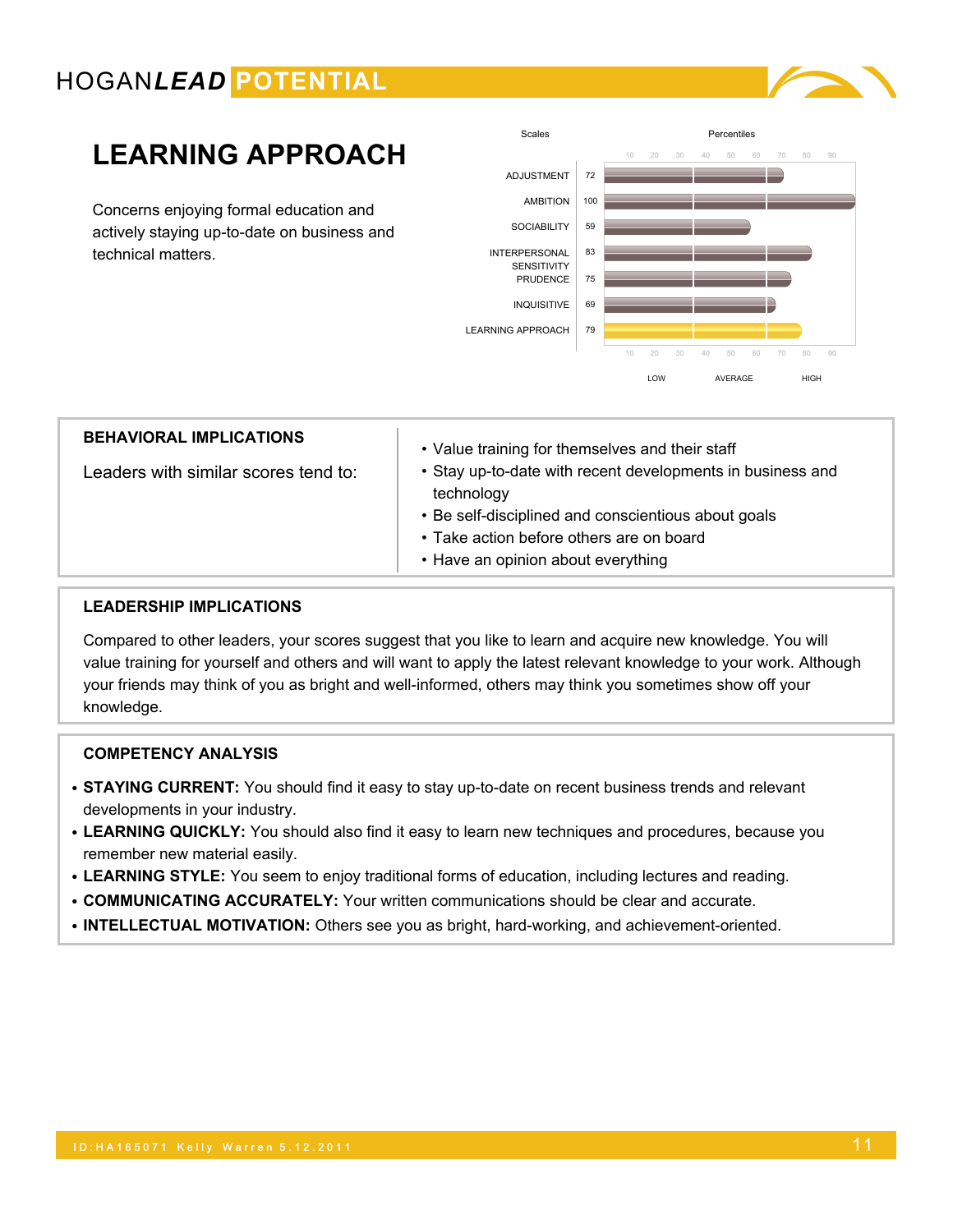

# **DEVELOPMENTAL RECOMMENDATIONS**

# **ADJUSTMENT**

#### **COMPOSURE:**

- Because many people don't handle frustration and setbacks as well as you do, share with others the tips and techniques that you have found to be helpful when things don't go well.
- Because you are so confident, you may not realize when others are feeling stressed. As a leader, be sure to convey to your staff an appropriate sense of understanding of their problems.

#### **LISTENING:**

- Use active listening skills and positive body language remember to paraphrase, reflect on what others have said, and don't interrupt them.
- Try to display a genuine interest in what is being said by others--people can sense when you are "going through the motions" rather than actively listening to them.

#### **LEARNING AND PERSONAL COACHABILITY:**

- Don't ignore criticism, particularly if you receive the same message from various sources.
- Ask your coworkers and colleagues for feedback. Ask yourself, "What do others keep telling me?" Pay attention to recurring themes in what you hear.
- Identify a trusted colleague who can give you honest feedback, and regularly ask him/her for this information. Before meetings, presentations, or customer contacts, ask your colleague to observe your performance and provide a later critique (this will help your colleague focus on your behavior, and he / she will be able to give you more useful feedback).

#### **BUILDING RELATIONSHIPS:**

- People will appreciate your calm, steady demeanor. Because others become stressed when you don't, step up and use your skills to calm and motivate them.
- Because you are probably good at building relations with others, become a mentor in this area.

#### **STRESS MANAGEMENT:**

- You seem to handle pressure and stress so well that others may not believe you are as "concerned" as you should be. As a leader, it is important that you convey an appropriate level of involvement to your staff.
- Try not to pile work on others because you are not feeling any pressure, or because you feel that others can handle as much as you can.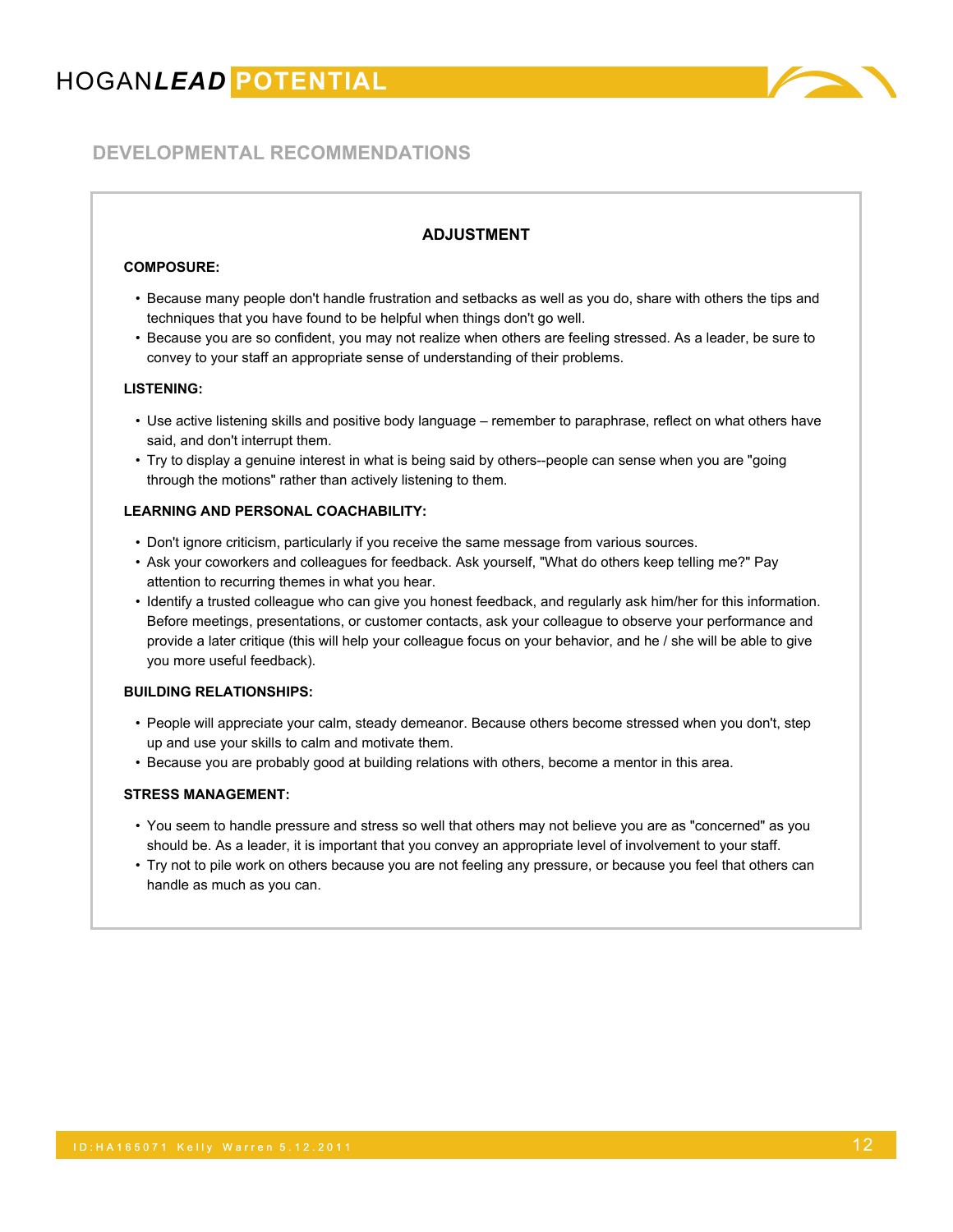

# **AMBITION**

#### **ACTION ORIENTATION:**

- Part of being a leader involves developing the skills of other employees. Be careful not to compete with your staff, or even seem to do so.
- Although being action-oriented is desirable, careful planning frequently leads to better decisions. As a leader, be careful not to treat every issue as urgent—use rapid responses in situations that require it.

#### **CAREER ADVANCEMENT:**

- Given your intensity and competitiveness, be careful not to alienate your peer group. When possible, gain consensus on your plan(s), communicate with your peer group, delegate to others, and share successes with all.
- Ask someone whom you trust for feedback about your work as a team member. If the feedback is not positive, create an action plan for improvement.
- Support the careers of your staff and colleagues. Involve others in projects, delegate tasks when possible, and look for opportunities to partner with other groups on projects.

#### **INITIATIVE:**

- Don't take on more than you can handle. Unfulfilled promises can erode others' trust.
- Realistically evaluate what your team can accomplish and resist the tendency to over-commit your team's resources.
- Remember that not everyone has your level of intensity. Be careful not to burn out your staff. Being goaloriented is desirable, but be aware of signs of disengagement and/or burnout on the part of others.

#### **ACHIEVING RESULTS:**

- You have high expectations for staff performance, but not everyone shares this orientation. Be sure to let others know what your expectations are, and then manage them accordingly.
- Be careful when pushing others--their capacity and/or skills may not equal yours.

#### **DECISION MAKING:**

- Before making a decision, make sure you review all the relevant information regarding the decision. Remember the carpenter's adage: "Measure twice, cut once."
- You probably make decisions quickly and confidently. As a result, others may rely on you to make decisions, which won't enhance their skills. Therefore, delegate down, make your subordinates responsible for the decisions in their work area.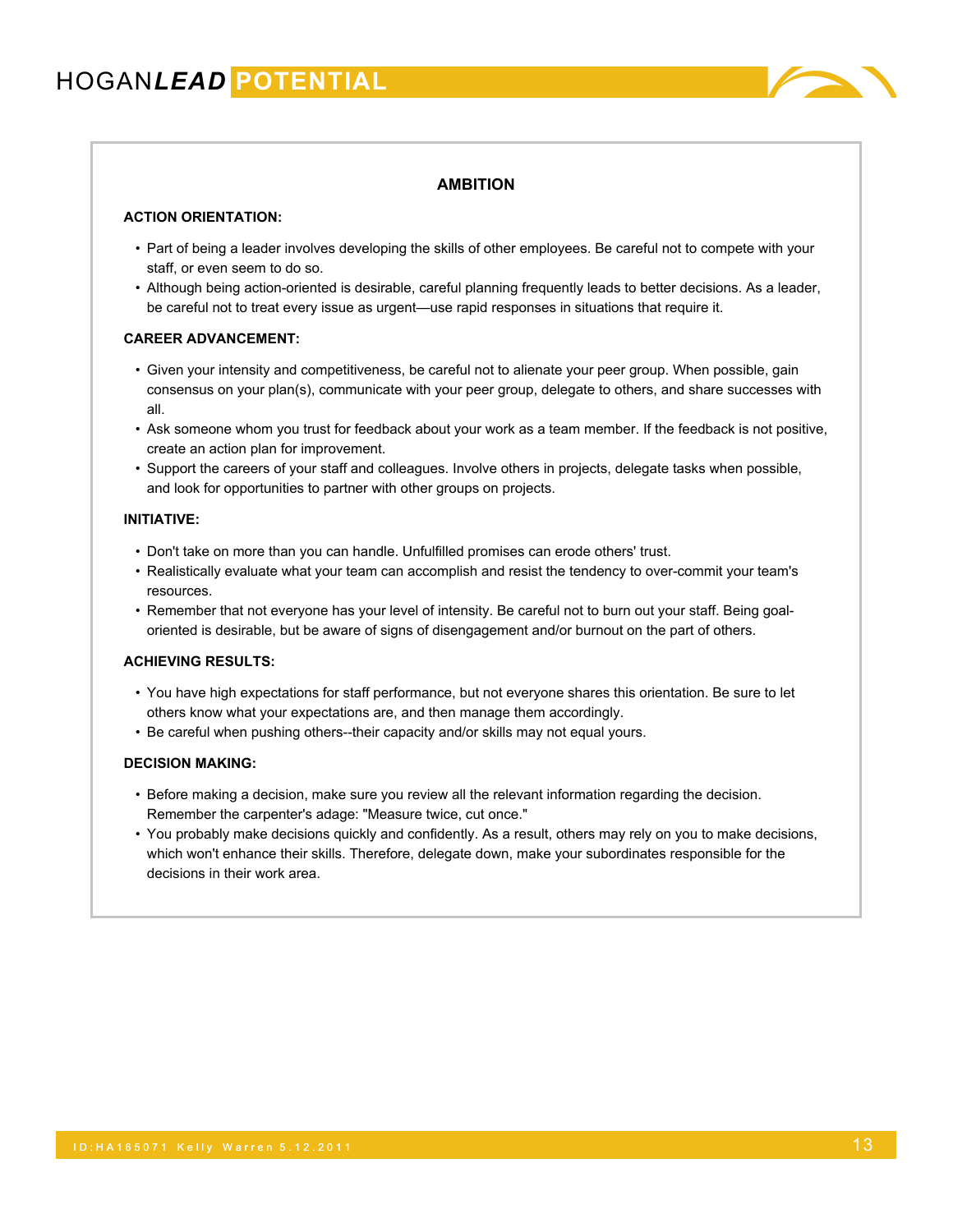

# **SOCIABILITY**

### **INITIATING INTERACTIONS:**

• Be sure to talk with each member of your staff everyday in his/her work place.

#### **ENERGY:**

• You seem to be an active person who can energize the work group, which is an important quality for leaders. Maintain your energy during interactions, particularly if you tend to become bored or disengaged.

#### **APPROACHABILITY:**

• Make sure that you are accessible to all members of your team, and that you don't unconsciously "play favorites" with some team members.

#### **INTERPERSONAL NETWORK:**

- Be sure that your network covers the relevant portions of your organization.
- Even though you may have a good organizational network, try to establish a relationship with at least one new department or work unit each quarter.
- Recognize that your network is changing, and that it needs to be nurtured to be sustained. If you haven't talked to a particular person recently, call him/her. Don't let relationships become stagnant or distant.

#### **TEAM ORIENTATION:**

• You seem to be comfortable either working as part of a team or by yourself. This balance is healthy because some tasks are best done as part of a team, while others are best done individually.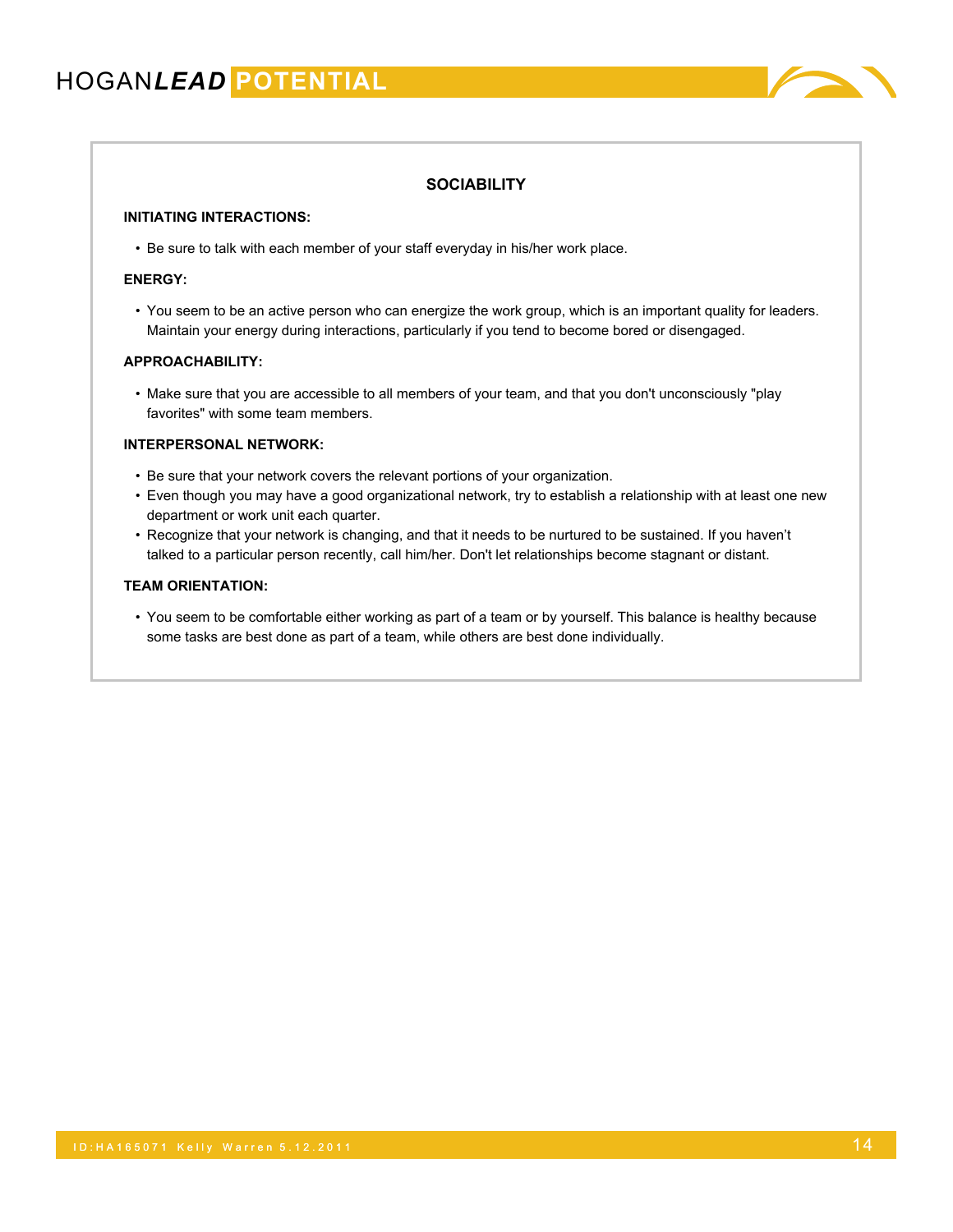

# **INTERPERSONAL SENSITIVITY**

#### **COMPASSION:**

- As a leader, you will sometimes have to make tough decisions. Learn that although you may have to confront others, you can still remain friends.
- Because you are a considerate and tolerant person, some people will try to take advantage of your good nature.

#### **COOPERATION:**

- In trying to be helpful, don't promise more than you can deliver. Evaluate your current situation before taking on additional tasks or requests from others.
- Management by consensus is not always appropriate. Learn when to consult your staff and when to make independent decisions.

#### **SEEKING INPUT:**

- When asking others for feedback, don't focus solely on the positives or the negatives--try to walk away with 2- 3 of each.
- Be selective about whom you ask for feedback, because giving feedback can be an emotionally draining task for others.

#### **CONFRONTING SUBORDINATES:**

- Giving your staff timely feedback will produce better results. Not giving it causes inefficiencies and can create perceptions of favoritism.
- Make your performance expectations clear up front. That way, you will set standards and feel comfortable addressing future shortcomings.

#### **STANDING ALONE:**

- Your staff counts on you to express their concerns to the senior management in the organization. If you don't, then your work group will begin to doubt your leadership. Stick up for your staff.
- Your tendency to avoid confrontations and contentious situations may undermine your effectiveness as a leader. Be prepared to endure occasional unpleasantness.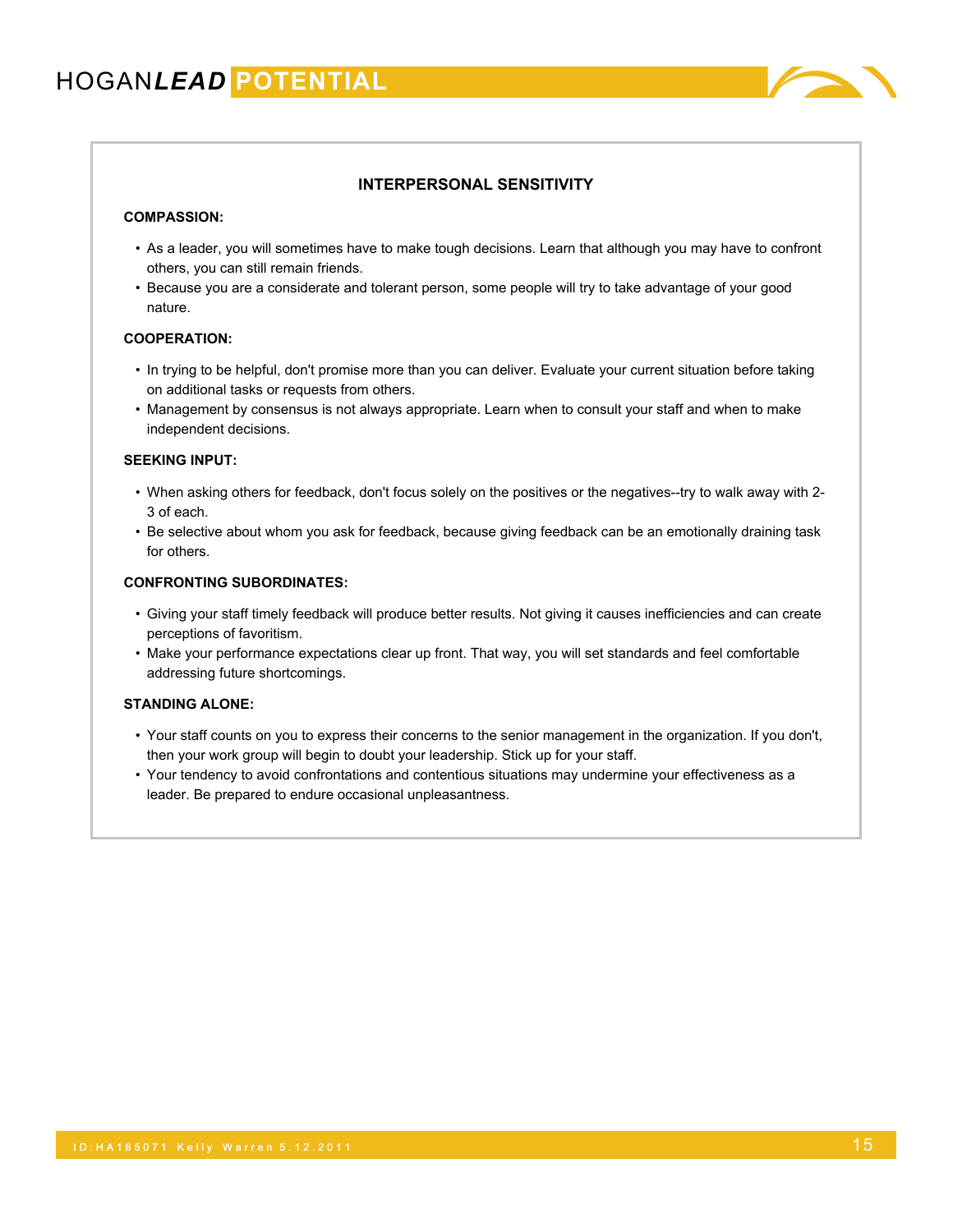

# **PRUDENCE**

#### **HANDLING AMBIGUITY:**

- Even the most careful plan will change, and change is an inevitable part of organizational life. As a leader, you must be able to deal with changes. Identify someone in your organization who adapts well to change and try to learn from this person.
- You will never have enough information to make the best possible decision; life is about making decisions with the information you have. Make a list of what you need to know and then act.

#### **FLEXIBILITY:**

- You may try to complete every task equally well; if so, learn how to prioritize your work.
- You are well-organized and planful, and this involves using rules and procedures; but what may seem like a good rule today can become an obstacle tomorrow. Therefore, be selective about introducing new rules and procedures.
- Be sure you delegate decision making to those persons who will have to live with the decision, and do not make it yourself.

#### **PLANNING:**

- You have strong planning and organizing skills. Help others who are not as planful to achieve their goals, and ensure that they remain responsible for completing their own work.
- Tell others about your schedules, plans, and deadlines. If they know what you expect, they will be better able to meet your targets.

#### **ATTENTION TO DETAIL AND TIMELINES:**

• Your strengths include thoroughness and attention to detail. Such strengths can become weaknesses if you micro-manage your staff. Give your staff freedom to succeed and encourage them to approach you with questions.

#### **RULE ORIENTATION:**

- Challenge existing rules if they are no longer appropriate. Don't blindly follow rules just because they are on the books; review them in terms of business necessity.
- You should remember that "rule breakers" sometimes have ideas and/or insights that others may lack. Stay objective and listen to their side of the story.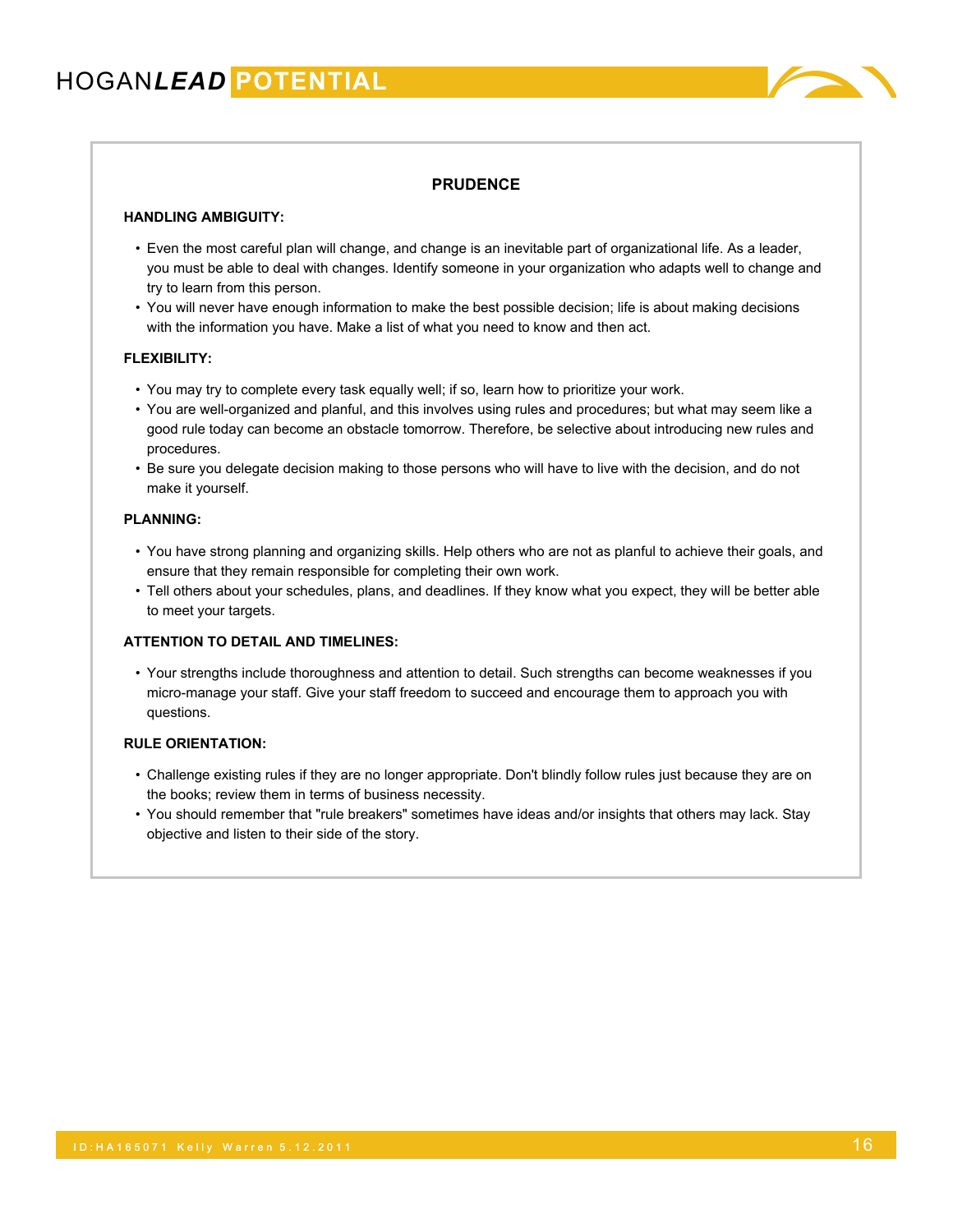

# **INQUISITIVE**

# **CREATIVITY:**

- You are likely to be good at developing novel approaches to solving problems. However, not every problem requires a new solution. Try to determine whether an acceptable solution to the problem at hand already exists.
- Innovation and creativity have a price--namely, the time needed to develop unique solutions is time away from other duties. Keep track of the ROI for any rework, changes, or new strategies you adopt. Set a time and dollar limit for new projects and when you exceed them, learn to move on.

#### **MANAGING INNOVATION:**

- Technology may not be the answer to every problem. Identify the best practices on a topic before adopting new technology as a solution.
- Don't become so taken by technology that you miss straightforward logical solutions.

#### **CURIOSITY:**

• Effective leaders like to understand how things work, and they ask lots of questions. You probably do this, too. At some point, however, further questioning has little ROI. Therefore, continue seeking information about "hows" and "whys", but put some limits on your investigations, so that you have sufficient time to complete projects.

#### **VISION:**

- You probably enjoy thinking about long range issues and problems. Be sure that you also spend time on important current problems.
- Make sure that you have a sound rationale for your ideas, and present it carefully--you need to "sell" your ideas to others to ensure their commitment and support. Ask colleagues for feedback on your ideas and how well you are communicating them.

#### **PROBLEM SOLVING:**

- Be sure that your organization is aware of your strengths—visioning and strategic planning—and be a resource to other groups in these areas.
- Understand when a problem can benefit from a down-to-earth solution.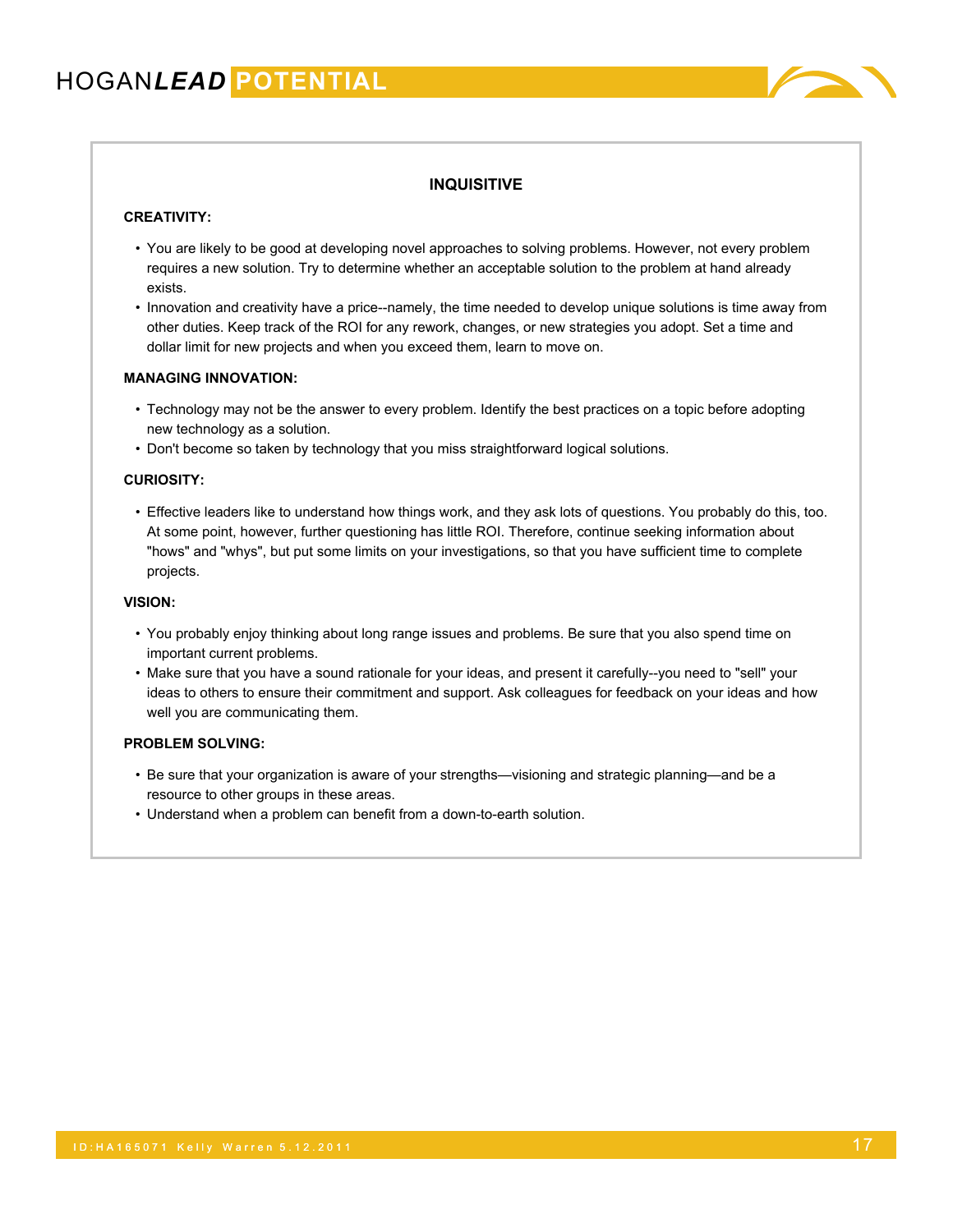

# **LEARNING APPROACH**

### **STAYING CURRENT:**

- Your interest in remaining up-to-date will enhance your effectiveness. You also tend to have an answer or opinion on most topics, and you are usually right. However, when appropriate, let others solve problems on their own. Doing so is an essential development experience for them.
- Share with others your techniques for staying up-to-date. Build a learning environment within your own team, perhaps by holding information sessions or group Q&A sessions, discussing topical books and publications, sharing your vision of the company's future, and so forth.

#### **LEARNING QUICKLY:**

• Remember that others may not learn as fast as you do. As a leader, your learning speed may intimidate others—be aware of this, and try to make others feel comfortable as they learn at their own rate.

#### **LEARNING STYLE:**

- You are likely to be comfortable in a classroom environment and may even prefer this style of learning. Learn to profit from hands-on and demonstration-style experiences, too.
- As a leader, do not assume that all of your team members learn as you do. Get to know your people, and try to match their developmental experiences with their individual learning styles.

#### **COMMUNICATING ACCURATELY:**

• Your staff probably finds your memos and instructions easy to read and understand. Use your strengths in this area to mentor and coach others who do not write as well as you. Remember to use tact when correcting others.

### **INTELLECTUAL MOTIVATION:**

- Continue to set high standards for yourself and your staff regarding both job-specific and managerial/leadership training. Create a learning environment within your work group.
- Pursuing training for yourself and others is laudable, but training costs money. Therefore, do not go to training programs simply because they are available. Instead, review the contents of the course, and only attend programs or seminars that are likely to be worthwhile for you and/or your team.